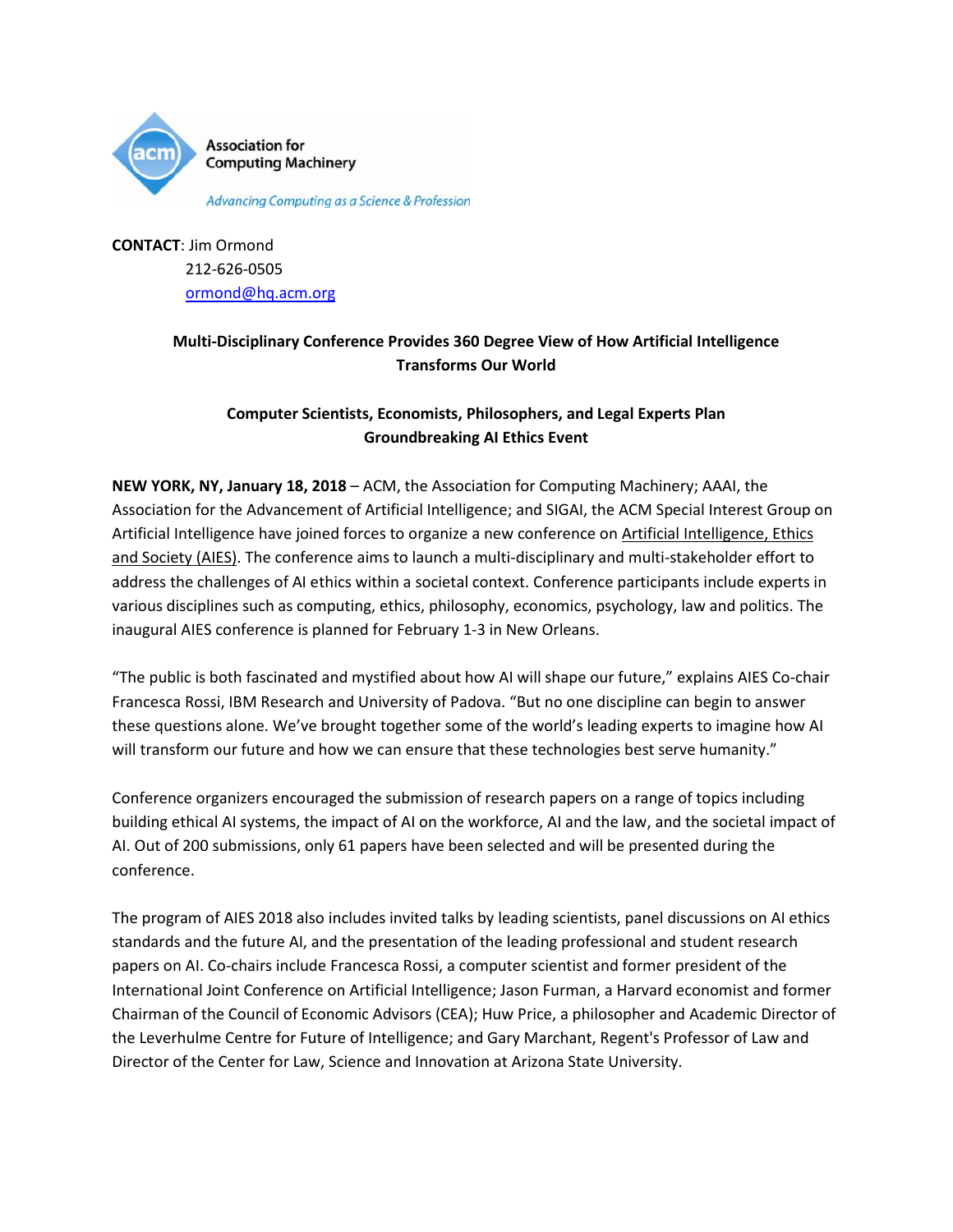### **AIES 2018 HIGHLIGHTS INVITED TALKS**

### **The Moral Machine Experiment: 40 Million Decisions and the Path to Universal Machine Ethics Iyad Rahwan and Edmond Awad, Massachusetts Institute of Technology**

Rahwan and Awad describe the Moral Machine, an internet-based serious game exploring the manydimensional ethical dilemmas faced by autonomous vehicles. The game they developed enabled them to gather 40 million decisions from 3 million people in 200 countries and territories. We report the various preferences estimated from this data, and document interpersonal differences in the strength of these preferences. We also report cross-cultural ethical variation and uncover major clusters of countries exhibiting substantial differences along key moral preferences. These differences correlate with modern institutions, but also with deep cultural traits. Rahwan and Ewad discuss how these three layers of preferences can help progress toward global, harmonious, and socially acceptable principles for machine ethics.

### **AI, Civil Rights and Civil Liberties: Can Law Keep Pace with Technology? Carol Rose, American Civil Liberties Union**

At the dawn of this era of human-machine interaction, human beings have an opportunity to shape fundamentally the ways in which machine learning will expand or contract the human experience, both individually and collectively. As efforts to develop guiding ethical principles and legal constructs for human-machine interaction move forward, how do we address not only what we do with AI, but also the question of who gets to decide and how? Are guiding principles of 'Liberty and Justice for All' still relevant? Does a new era require new models of open leadership and collaboration around law, ethics, and AI?

## **AI Decisions, Risk, and Ethics: Beyond Value Alignment Patrick Lin, California Polytechnic State University**

When we think about the values AI should have in order to make right decisions and avoid wrong ones, there's a large but hidden third category to consider: decisions that are not-wrong but also not-right. This is the grey space of judgment calls, and just having good values might not help as much as you'd think here. Autonomous cars are used as the case study here. Lessons are offered for broader AI: such as ethical dilemmas that can arise in everyday scenarios such as lane positioning and navigation—and not just in crazy crash scenarios. This is the space where one good value might conflict with another good value, and there's no "right" answer or even broad consensus on an answer.

## **The Great AI/Robot Jobs Scare: reality of automation fear redux Richard Freeman, Harvard University**

This talk will consider the impact of AI/robots on employment, wages and the future of work more broadly. We argue that we should focus on policies that make AI robotics technology broadly inclusive both in terms of consumption and ownership so that billions of people can benefit from higher productivity and get on the path to the coming age of intolerable abundance.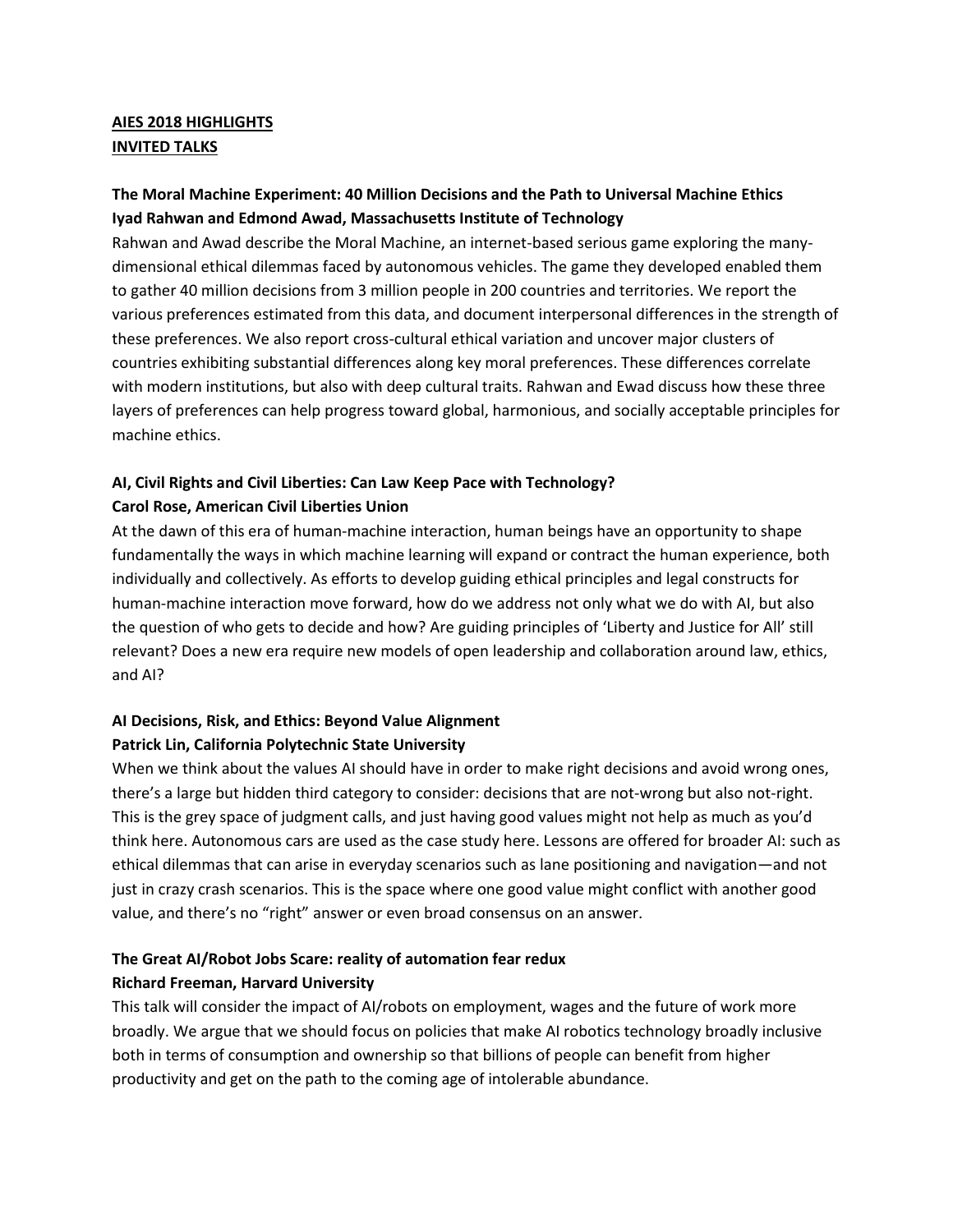#### **PANELS**

#### **What Will Artificial Intelligence Bring?**

## **Brent Venable, Tulane University (Moderator); Paula Boddington, Oxford University; Wendell Wallach, Yale University; Jason Furman, Harvard University; and Peter Stone, UT Austin** World class researchers from different disciplines and best-selling authors will elaborate on the impact of AI on modern society and will answer questions. This panel is open to the public.

## **Prioritizing Ethical Considerations in Intelligent and Autonomous Systems: Who Sets the Standards? Takashi Egawa, NEC Corporation; Simson L. Garfinkel, USACM; John C. Havens, IEEE (moderator); Annette Reilly, IEEE; and Francesca Rossi, IBM and University of Padova**

While dealing with intelligent and autonomous technologies, safety standards and standardization projects are providing detailed guidelines or requirements to help organizations institute new levels of transparency, accountability and traceability. The panelists will explore how we can build trust and maximize innovation while avoiding negative unintended consequences.

# **BEST PAPER AWARD (sponsored by the Partnership on AI)**

**Shared between the following two papers:** 

#### **Transparency and Explanation in Deep Reinforcement Learning Neural Networks**

### **Rahul Iyer, InSite Applications; Yuezhang Li, Google; Huao Li, University of Pittsburgh; Michael Lewis, Facebook; Ramitha Sundar, Carnegie Mellon; and Katia Sycara, Carnegie Mellon**

For AI systems to be accepted and trusted, the users should be able to understand the reasoning process of the system and to form coherent explanations of the systems decisions and actions. This paper presents a novel and general method to provide a vizualization of internal states of deep reinforcement learning models, thus enabling the formation of explanations that are intelligible to humans.

#### **An AI Race: Rhetoric and Risks**

### **Stephen Cave, Leverhulme Centre for the Future of Intelligence, Cambridge University and; Seán S ÓhÉigeartaigh, Centre for the Study of Existential Risk, Cambridge University**

The rhetoric of the race for strategic advantage is increasingly being used with regard to the development of AI. This paper assesses the potential risks of the AI race narrative, explores the role of the research community in responding to these risks, and discusses alternative ways to develop AI in a collaborative and responsible way**.**

For a complete list of research papers and posters which will be presented at the AIES Conference, visit http://www.aies-conference.com/. The proceedings of the conference will be published in the AAAI and ACM Digital Libraries.